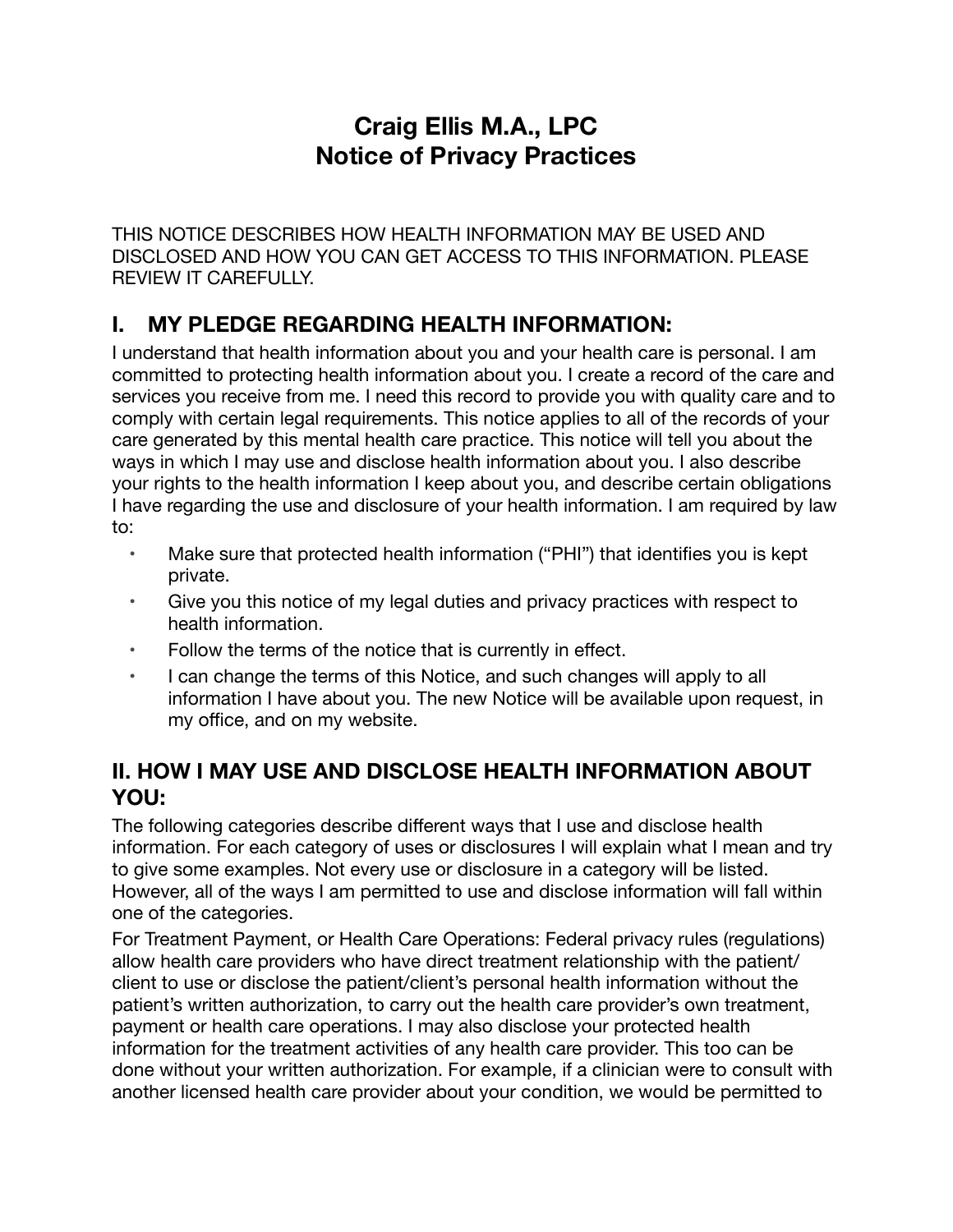use and disclose your personal health information, which is otherwise confidential, in order to assist the clinician in diagnosis and treatment of your mental health condition.

Disclosures for treatment purposes are not limited to the minimum necessary standard. Because therapists and other health care providers need access to the full record and/ or full and complete information in order to provide quality care. The word "treatment" includes, among other things, the coordination and management of health care providers with a third party, consultations between health care providers and referrals of a patient for health care from one health care provider to another.

Lawsuits and Disputes: If you are involved in a lawsuit, I may disclose health information in response to a court or administrative order. I may also disclose health information about your child in response to a subpoena, discovery request, or other lawful process by someone else involved in the dispute, but only if efforts have been made to tell you about the request or to obtain an order protecting the information requested.

### **III. CERTAIN USES AND DISCLOSURES REQUIRE YOUR AUTHORIZATION:**

- 1. Psychotherapy Notes. I do keep "psychotherapy notes" as that term is defined in 45 CFR § 164.501, and any use or disclosure of such notes requires your Authorization unless the use or disclosure is:
	- For my use in treating you.
	- For my use in training or supervising mental health practitioners to help them improve their skills in group, joint, family, or individual counseling or therapy.
	- For my use in defending myself in legal proceedings instituted by you.
	- For use by the Secretary of Health and Human Services to investigate my compliance with HIPAA.
	- Required by law and the use or disclosure is limited to the requirements of such law.
	- Required by law for certain health oversight activities pertaining to the originator of the psychotherapy notes.
	- Required by a coroner who is performing duties authorized by law.
	- Required to help avert a serious threat to the health and safety of others.
- 2. Marketing Purposes. As a psychotherapist, I will not use or disclose your PHI for marketing purposes.
- 3. Sale of PHI. As a psychotherapist, I will not sell your PHI in the regular course of my business.

### **IV. CERTAIN USES AND DISCLOSURES DO NOT REQUIRE YOUR AUTHORIZATION:**

Subject to certain limitations in the law, I can use and disclose your PHI without your Authorization for the following reasons: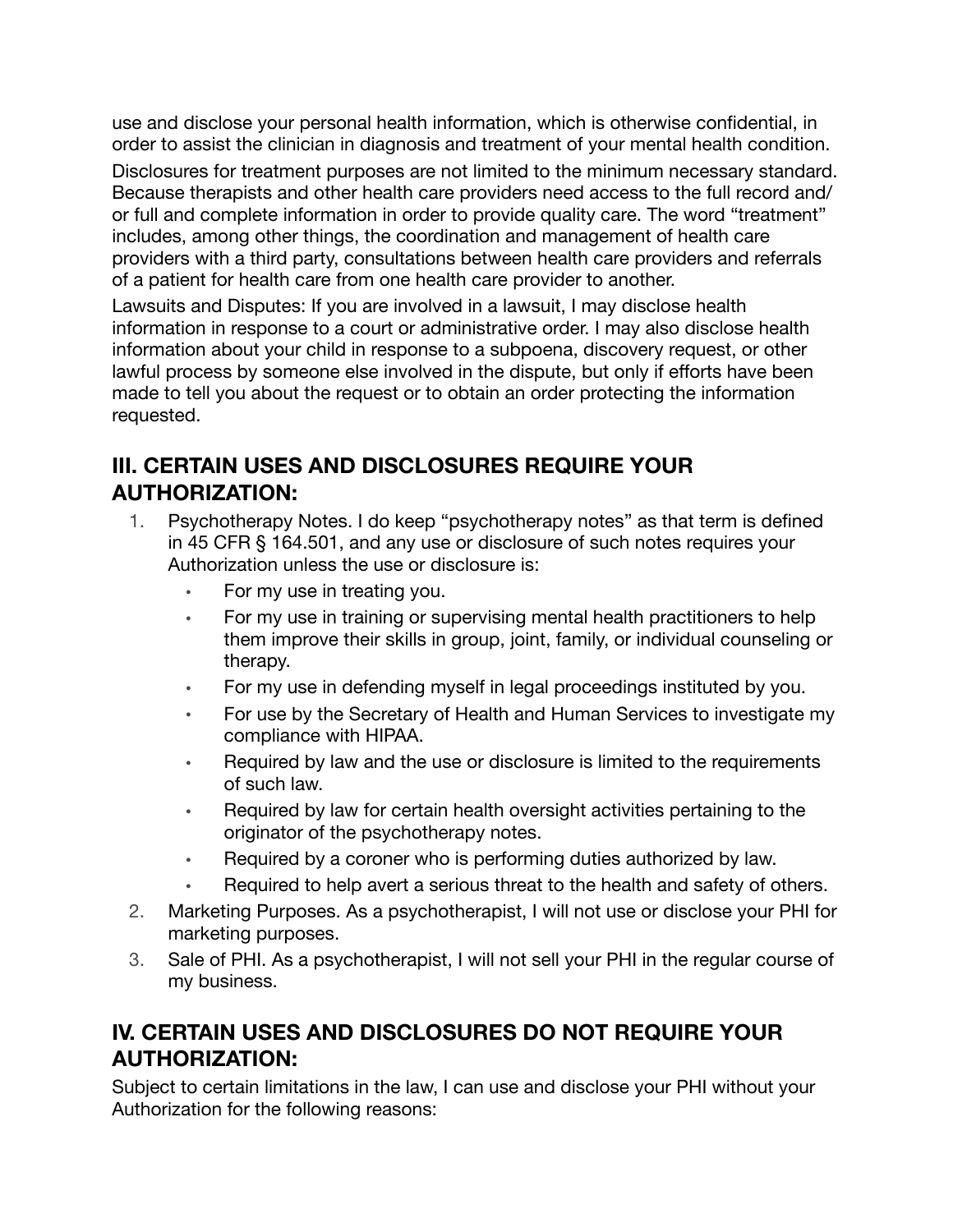- 1. When disclosure is required by state or federal law, and the use or disclosure complies with and is limited to the relevant requirements of such law.
- 2. For public health activities, including reporting suspected child, elder, or dependent adult abuse, or preventing or reducing a serious threat to anyone's health or safety.
- 3. For health oversight activities, including audits and investigations.
- 4. For judicial and administrative proceedings, including responding to a court or administrative order, although my preference is to obtain an Authorization from you before doing so.
- 5. For law enforcement purposes, including reporting crimes occurring on my premises.
- 6. To coroners or medical examiners, when such individuals are performing duties authorized by law.
- 7. For research purposes, including studying and comparing the mental health of patients who received one form of therapy versus those who received another form of therapy for the same condition.
- 8. Specialized government functions, including ensuring the proper execution of military missions; protecting the President of the United States; conducting intelligence or counter-intelligence operations; or helping to ensure the safety of those working within or housed in correctional institutions.
- 9. For workers' compensation purposes. Although my preference is to obtain an Authorization from you, I may provide your PHI in order to comply with workers' compensation laws.
- 10. Appointment reminders and health related benefits or services. I may use and disclose your PHI to contact you to remind you that you have an appointment with me. I may also use and disclose your PHI to tell you about treatment alternatives, or other health care services or benefits that I offer.

#### **V. CERTAIN USES AND DISCLOSURES REQUIRE YOU TO HAVE THE OPPORTUNITY TO OBJECT:**

Disclosures to family, friends, or others. I may provide your PHI to a family member, friend, or other person that you indicate is involved in your care or the payment for your health care, unless you object in whole or in part. The opportunity to consent may be obtained retroactively in emergency situations.

#### **VI. YOU HAVE THE FOLLOWING RIGHTS WITH RESPECT TO YOUR PHI:**

1. The Right to Request Limits on Uses and Disclosures of Your PHI. You have the right to ask me not to use or disclose certain PHI for treatment, payment, or health care operations purposes. I am not required to agree to your request, and I may say "no" if I believe it would affect your health care.